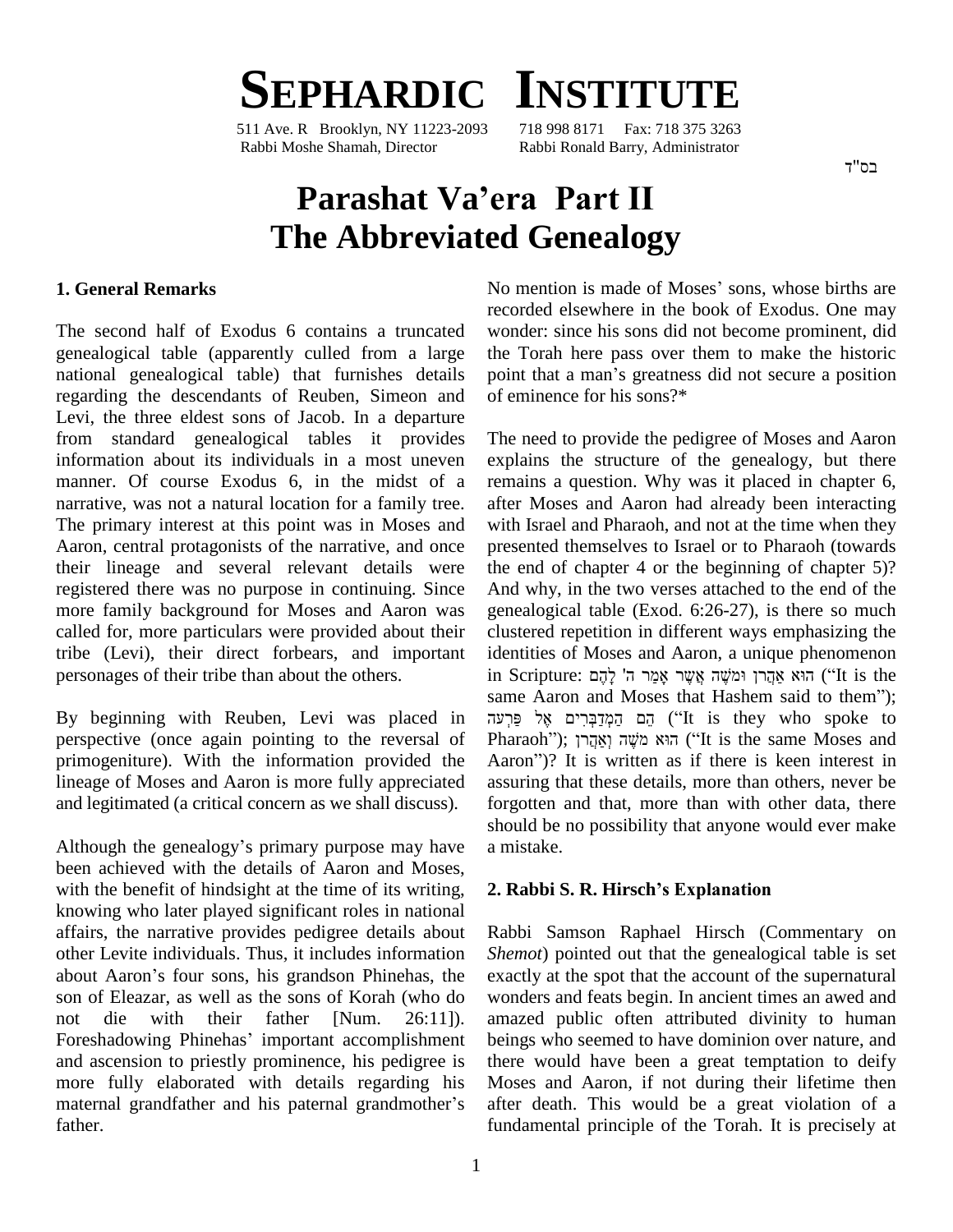this juncture that there was a critical need to assert and reassert in various ways the fact that Moses and Aaron were mortal human beings. Thus, with the genealogical table the point was made that Moses and Aaron were part of a family tree, born of father and mother, with uncles, aunts and cousins, relations who were known to the contemporary public. Their ancestors also were born, lived a certain number of years and died, and they likewise were part of a larger population group.

The two verses that emphasize the identity of Moses and Aaron were attached to the genealogical details. There must be no doubt on these matters: The Moses and Aaron whom G-d delegated to lead the Israelites out of Egypt and who dealt with Pharaoh to bring the Israelites forth from Egypt, are the Moses and Aaron of the genealogical table.

We may support this view with what otherwise appears to be an anomalous feature of the text. The genealogical table interrupts the narrative after the brief accounts in which G-d instructs Moses to go to Pharaoh, Moses expresses reluctance, and then G-d quoted speaks to Moses and Aaron when He formally commands them to the children of Israel and to Pharaoh the king of Egypt to take the children of Israel out of Egypt" (Exod. 6:10-13). These פּרְעָה ("and commanded them to the children of Israel particulars are repeated immediately after the and genealogical table (in vv. 29-30), with slight, albeit claus significant, variations in both G-d's opening statement surpr genealogical table (in vv. 29-30), with slight, albeit claus significant, variations in both G-d's opening statement surpr and Moses' reply, but also with a detailed response is the from G-d attached. Despite the variations, in peshat, when we read "Hashem spoke to Moses." It is as if and Moses' reply, but also with a detailed response is the standard in the many other cases in the Torah<br>from G-d attached. Despite the variations, in peshat, when we read "Hashem spoke to Moses." It is as if<br>the second ac earlier...but because the subject was interrupted to resport provide their pedigree, the text repeated it to begin at that again with it...as a man would say to his friend, 'Let provide their pedigree, the text repeated it to begin at that again with it...as a man would say to his friend, 'Let us return to the subject'" (Rashi, on 6:29-30; also see In the Rashbam, Ibn Ezra). The text indicates the repetition us return to the subject'" (Rashi, on 6:29-30; also see Rashbam, Ibn Ezra). The text indicates the repetition by introducing the later formulation with, "And it was on the day that Hashem spoke to Moses in the land of by introducing the later formulation with, "And it was ("<br>on the day that Hashem spoke to Moses in the land of A<br>Egypt" (v. 28), referring back to the dialogue of vv. 10-13.

Regarding variations, as Ibn Ezra on occasion states, that<br>Regarding variations, as Ibn Ezra on occasion states, this<br>G-d's prophecy should be thought of as that communicated in conceptual terms, not limited to a particular literary formulation; it contains more than can be compressed into finite words. The prophet, as recipient or narrator formulating the conceptual

message into words, in his prophetic capacity, may one time highlight one aspect, the next time another, varying the word usage. Going beyond Ibn Ezra, based on compelling research, we assume that there are subtle reasons, part of the prophetic process, that explain why the literary formulations are different even when referring to the identical experience.

In the resumptive account there are several significant additions that had awaited the genealogical table (and the function it served) before being incorporated into the text. G-d now introduces His instructions for Moses to speak to Pharaoh with *Ani Hashem* (6:29), a detail that has no parallel in the first formulation. It is a statement that refers to His supremacy and His intent to reveal His wondrous power, as will be explicitly elaborated in the continuation of His response (7:5).**\*\***

After the text repeats that Moses expressed his reservations, it provides G-d's response at length, a matter not known from the earlier formulation to which it corresponds. There, His response was not quoted or paraphrased at all; it had merely been<br>described in the third person narrative informing us in<br>זיך ה' אֶל מֹשֶׁה וְאֶל אֲקָרן (''Hashem') וַיְדַבֵּר ה' אֶל מֹשֶׁה וְאֶל אַ described in the third person narrative informing us in described in the third person narrative informing us in<br>a general way that מָשֶׁה וְאֶל אֲקָרן ("Hashem יַיְצוֲּם אֶל בְּנֵי יִשְׂרָאֵל וְאֶל מִשָּׁה וֹאֲל a general way that יִיֲדָבֵּר ה' אֵל מֹשֶׁה וָאֵל אֲהֲרן ('Hashem eral way that יְיָדַבֵּר ה' אֶל מֹשֶׁה וְאֶל אַהֲרן ("Hashem")<br>2 וַיְצוֵם אֶל בְּנֵי יִשְׂרָאֵל וְאֶל<br>("and commanded them to the children of Israel") and to Pharaoh"  $[6:13]$ ). Those two back-to-back clauses constitute a most unusual construction. We are surprised that we are not told the words G-d spoke, as is the standard in the many other cases in the Torah surprised that we are not told the words G-d spoke, as<br>is the standard in the many other cases in the Torah<br>when we read "Hashem spoke to Moses." It is as if is the standard in the many other cases in the Torah<br>when we read "Hashem spoke to Moses." It is as if<br>there was a reluctance to record the details of G-d's response and so His words were intentionally omitted at that point.

In the resumption it is very different. G-d says to m the resumption it is very different. G-d says to<br>Moses רְאֵה נְתַחִּיךָ אֱלֹהִים לְפַרְעֹה וְאֲהֲרֹן אָחִיךָ יִהְיֶה נְבִיאֶךָ, In the resumption it is very different. G-d says to<br>Koses רְאֵה נְתַתִּיךָ אֱלֹהִים לְפַרְעֹה וְאַהֲרן אָחִיךָ יִהְיֶה נְבִיאֶךָ,<br>Caee, I have appointed you as a god for Pharaoh, and Moses רְאֵה נְתַתִּיךָ אֱלֹהִים לְפַרְעה וְאַהֲרוְ אָחִיךָ יִהְיֶה נְבִיאֶךְ,<br> ("See, I have appointed you as a god for Pharaoh, and<br>Aaron your brother will be your prophet" [7:1]). G-d goes on to speak about the numerous great wonders He is imminently going to perform in Egypt in order that the Egyptians will know that *Ani Hashem*. It is this response to Moses (just before the plagues begin) that prompted insertion of the genealogy and explains its location exactly at the spot where it is, an insertion designed to counter the fear that Moses might be deified. The passage depicts Moses as a god to Pharaoh, who was himself perceived as a god! With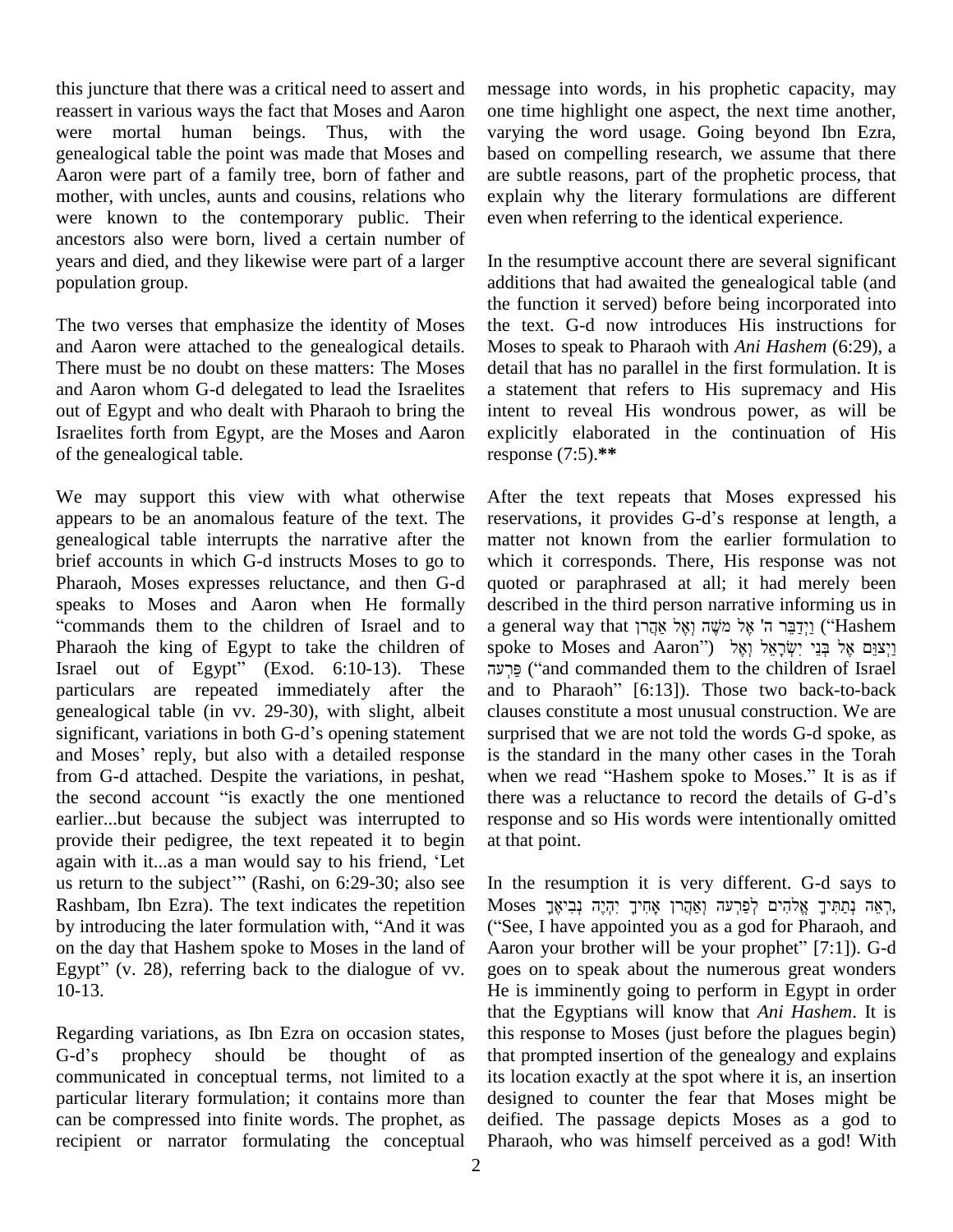the many coming wonders that are alluded to, Moses would surely be seen as Pharaoh's superior and might accordingly be thought of as a god.

Thus, although the readers of the previous chapters of Exodus are aware of Moses' human birth, the structure of the present narrative segment reflects (and transmits to us) the concern that then existed with deification. Until the genealogy was recorded and transmits to us) the concern that then existed with indiv<br>deification. Until the genealogy was recorded and poten<br>Moses' humanness firmly established for all time, the of hi deification. Until the genealogy was recorded and potent<br>Moses' humanness firmly established for all time, the of his<br>fullness of G-d's response to Moses was withheld in offspr the text, reflecting the lesson that was being transmitted.

## **3. Number Symbolism Based on Rabbi Sassoonís Insights**

In Exodus 6 and 7, a central objective of the message to Israel as well as of the goal for Egypt is to get to In Exodus 6 and 7, a central objective of the message new to Israel as well as of the goal for Egypt is to get to eighty know *Ani Hashem* ("I am Y-H-V-H"), each nation in to Israel as well as of the goal for Egypt is to get to eigh<br>know *Ani Hashem* ("I am Y-H-V-H"), each nation in<br>its distinctive manner. Israel's enlightenment is Mos know *Ani Hashem* ("I am Y-H-V-H"), each nation in<br>its distinctive manner. Israel's enlightenment is Mos<br>associated with its covenant with G-d, while Egypt's appl is to reject idolatry and promote religious truth. In our may<br>previous study we have demonstrated a patterned arbit<br>presence of the *gematria* of Hashem's as p previous study we have demonstrated a patterned Tetragrammaton, the number twenty-six, within the structure of the celebratory passage in which He reveals His name to Moses and instructs him to transmit it to Israel. We also pointed out that Moses' generation was the twenty-sixth from Creation. It is also the case that the number twenty-six, through its multiples, is incorporated in the genealogy at the end of Exodus 6, as we shall soon see.<br>The symbolism of seven and its multiples, especially

its decimal multiple of seventy, is also present in the genealogy. It is well established that in the ancient Near East seven and its multiples were markers of of Levi is  $137$ , or  $130 + 7$ . Moses' father Amram's completion and perfection and to some extent the Torah adopted that convention. Here, they apparently represent religious attainment of the highest rank in the "old order," that which preceded the covenant, symbolized by eight and its multiples. In addition, the symbolism of thirteen (one numeral higher than the second prominent numeral of the ancient Near East, seven." This seems to indicate that Aaron's twelve) and its multiple 130 is also extensively attested in this passage. Rabbi S. D. Sassoon demonstrated the association of thirteen with matters Midian, "who had seven daughters." Elisheba's father related to the concept of *Hashem Ehad* (one G-d), since thirteen is the *gematria* of  $\overline{7}$ - $\overline{7}$ - $\overline{8}$ , the word that

means "one." Such usage seems to fit the context throughout the Torah. (See our study *On Number Symbolism in the Torah from the Work of Rabbi Solomon D. Sassoon*.)

The three patriarchs are not included in this genealogy. Their immense achievements were as individuals, and although they had established a potential for the future, they were now viewed as part of history. This genealogy is concerned with their offspring and represents the transition of what had been occurring through recent generations from the sons of Jacob onward. The forebears of Moses beginning with Levi, as indicated by the number of years they lived, were men of stature, preparing the path for him. Nonetheless, they were within the realm marked by the number seven, not having entered the new national covenant symbolized by eight and eighty.

Most of the following is from Ronald Benun's applications of Rabbi Sassoon's guidelines. Critics may object that numbers may be manipulated to yield arbitrary results, but these applications must be seen as part of a much larger context. And in any event the numbers appear to be presented as symbolic of a deeper meaning.

The total number of words in the genealogical passage, from paragraph break to paragraph break (*setumah* to *setumah*, Exod. 6:14-28) is 182, 7 x 26. The number of words in the two verses of the Reuben and Simeon portion is twenty-eight,  $7 \times 4$ , while from the introduction of Levi to the end of the passage (which is all within the realm of Levi) is 154, 7 x 22. The number of individuals mentioned in the genealogy is twenty-eight. The total number of years The number of individuals mentioned in the genealogy is twenty-eight. The total number of years of Levi is  $137$ , or  $130 + 7$ . Moses' father Amram's years are also 137, while those of his grandfather, Kohath, are 133, 7 x 19.

Aaron, instrumental in the transition from the old order marked by seven to the new covenantal category Aaron, instrumental in the transition from the old<br>order marked by seven to the new covenantal category<br>symbolized by eight, marries Elisheba, or "My G-d is order marked by seven to the new covenantal category<br>symbolized by eight, marries Elisheba, or "My G-d is<br>seven." This seems to indicate that Aaron's connection to the old order was stronger than that of Moses, whose wife was the daughter of the priest of connection to the old order was stronger than that of<br>Moses, whose wife was the daughter of the priest of<br>Midian, "who had seven daughters." Elisheba's father is Amminadab, while the first two sons she and Aaron had were Nadab and Abihu, both obviously named